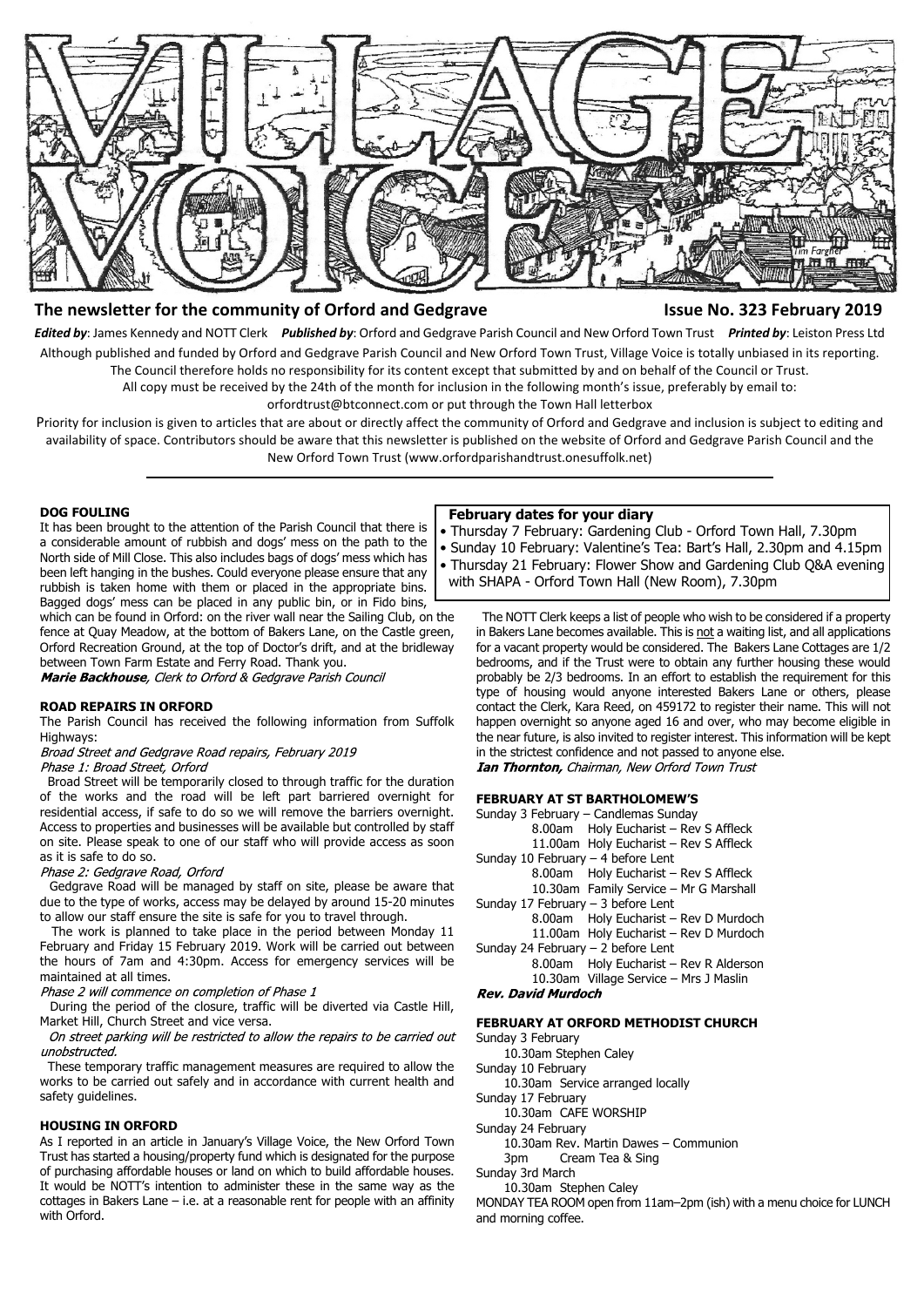WEDNESDAY LUNCH – a two-course meal at just £6.00 and served at 12.30pm – you are welcome to join with us, however, you do need to book for this meal.

SHROVE TUESDAY, MARCH 5<sup>th</sup> - SOUP & PANCAKES from 12noon-2pm Advent and Christmas 'round-up': once again the church looked stunning with decorated trees and lights, candle ring, 'Glory to God in the Highest' Angel banner and much more which set the scene for worship. On the third Sunday of Advent, Ellen, Sofia and Felicity presented the 'Animal Nativity' with a little help from Angus, Liovet, Louise and Pam. Family visitors came along to encourage the children and did so with much hand clapping! Afterwards everyone stayed to enjoy a 'party' lunch. Then on to the fourth Advent Sunday, Christmas Communion followed by mince pies, Congelton gingerbread and chocolates after which, tables were set ready for tea for the late afternoon Candlelight Carol Service – many lit candles helped to make this a joyous occasion. All the centre candles were lit again for the Christmas Morning Service and also on the last Sunday of the year when a Christingle Service was appreciated. And then to Epiphany! We have been delighted to see visitors join us for worship.

 A head count at the Wednesday Christmas Lunch held on 19 December realised 33 who enjoyed a full and traditional Christmas lunch with the opportunity to sing carols afterwards. Added to the tea and mince pies was a large birthday cake – with 'Happy Birthday' sung for three attendees, all with birthdays from 19 to 24 December. The large food hamper was won by Olive (Framlingham) – Sincere thanks to Karen, Pam P, George, Mark, Pam C, Lorna and Louise for all their help and in making this another wonderful and enjoyable day. The 'regular' Wednesday staff were presented with Christmas gifts which were much appreciated. Monday Tea Room and Wednesday Lunch took a well-earned break for two weeks!<br>**Stephen Caley** 

# **ORFORD AND GEDGRAVE EMERGENCY COMMITTEE**

The Committee met recently to review emergency risks in the village, emergency contact details and arrangements in the light of the closure of the garage. It was suggested that if anyone in the village has equipment or skills that might be useful in an emergency they should pass details to Kara in the office (tel 459172). It was agreed to publicise the location of the defibrillator which is located on the wall outside the fire station. If there is a danger to life you should dial 999 and if appropriate the ambulance service would provide a code to open it.

 Contact details for members of the group are being reviewed and will be published in the next Village Voice. They are also available on the village notice board both outside and in the Town Hall.

 The following equipment is kept in the Town Hall for use by the Emergency Committee who have access: torches, high visibility jackets, space blankets, camping stoves and kettles, first aid kits, megaphone, name badges, basic telephone, name badges, whistles etc.

Michael Pearce, Chairman, 01394 450011 07785 575250

# **ORFORD SPORTS AND RECREATION CLUB**

A lot of people have been enquiring re membership and prices, so here is a recap:

Adult membership £10 per year 16 to 17 years £6 12 to 15 years £2 Under 12s free (must be accompanied by an adult) Club hire for members £30 with or without bar Non-members £50 without bar, £75 with bar.

Events coming up:

- Club nights every Friday and Monday evenings from 8.30pm
- Friday 22 February, Bingo night from 8pm
- Friday 29 March, Bingo from 8pm

 During February some refurbishment work will be taking place on the kitchen to improve this particular area (worth considering when looking at venues to book for your private parties etc.) Mark Smy, OSRC Secretary, tel 450358

# **FRIENDS GARAGE – THANK YOU**

Mark, Jamie and I would like to say a big thank you to all the customers we have served at Friends Garage over the years – we have enjoyed being part of the friendly and supportive community in Orford. Thank you also for all your good wishes since the closure of the garage was announced – they are very much appreciated.

# Laura Gillespie

...and a massive 'thank you' to Laura, Mark and Jamie for everything that they have done for the village over the years. Ed

## **FAREWELL TO FRIENDS GARAGE**

So the doors have closed at Friends Garage for the last time (for now at least) and we feel it's time to reflect on what we have lost and to thank the staff for what has been a truly exceptional facility.

 Apart from the normal petrol and vehicle servicing/repairs, we have to thank Laura, Jamie and Mark for amongst other things:

- Searching endlessly for every size of screw, nut, bolt or fixing to remedy almost every problem
- Believing us when we say that the car has a rattle, even though it stubbornly refuses to do it on a test drive
- Squeezing in a last-minute MOT when we have forgotten to book • Fixing the mower instantly so the grass doesn't grow faster than we can get to cut it
- Providing a collection/delivery point for parcels and goods of all shapes and sizes (and reminding us when we forget to collect!)
- Providing a one-stop information point How many times in the last
- year have you thought I don't know the answer, but I will ask Laura!? • Keeping us up-to-date with village happenings

 Joking aside, we can imagine that the last few months have been difficult for you all (including Tom), but still you have carried on in the same vein, right up until the day that you closed the doors. We will miss you all and I suspect many people will not realise how much you provided until you are no longer there.

 Our thanks and very best wishes to all of you for the future, whatever it may bring.

Judith Golder, Kara Reed and Marie Backhouse, on behalf, we are sure, of many hundreds of local people and visitors to Orford

# **SAVE FRIENDS GARAGE PETITION**

Friends Garage is subject to an inappropriate planning application for housing development, application DC/18/5246/FUL. A petition campaign is underway to make Suffolk Coast District Council aware of the depth of concern in Orford and surrounding villages over this application.

 If you've not done so already, you can read about and support the campaign very simply by signing the online petition at www.gopetition.com/petitions/retain-retail-and-fuel-services-onfriends-garage-site-orford-suffolk.html

Thank you for your support.

**Harry Cole** 

## **DANNY DAVIS**

Liz, Amanda, Emma and Daniel would like to say a huge thank you to all friends, family and associates that supported them through the ill health and the sad loss of Danny Davis. This has been an extremely tough time for us all and we are still coming to terms with the loss of Danny but it is comforting that we have had so much support. Danny sadly lost his battle to stomach cancer in November and as a family we have been left devastated by his loss. Through our journey we received overwhelming support and comfort from friends, family and well-wishers. During his battle Danny always had a steady stream of visitors, and people lending their support to both him and his family. His funeral in December was heavily attended and we were both overwhelmed and humbled by the amount of people that turned out to pay their respects. We would just like everybody to know how grateful we are, we really can't thank you all enough. **Liz Davis and family** 

## **FROM CHRISTINE BROMLEY-MARTIN**

I want to thank all my friends and acquaintances in Orford, and anywhere nearby, for the huge number of wonderful letters and cards I have received since Christopher's death 2 months ago. I am quite unable to thank you all personally, but you have given me the most enormous comfort, and pride in realising how very much he was thought of. Please accept this as though I am thanking you individually; and also those of you who were able to come to his funeral, (for which I had not got enough Orders of Service printed!) I shall read and re-read every card and letter with great gratitude, for a long time.

**Christine Bromley-Martin** 

# **GROWING FOR SHOWING… AND MAKING AND BAKING!**

The Flower Show and The Gardening Club invite you to a Q and A evening hosted by Jan Lovell, Secretary of SHAPA – Suffolk Horticultural and Produce Association. SHAPA was originally founded as the Village Produce Association in 1941 to support the war effort when people were encouraged to 'dig for victory'. Its main role now is to support its member horticultural societies across Suffolk. Jan will be taking and answering questions relating to the 2019 show schedule, giving advice and tips for newcomers and experienced competitors alike, to help them create the best impression on the showbench. It is often the quality of presentation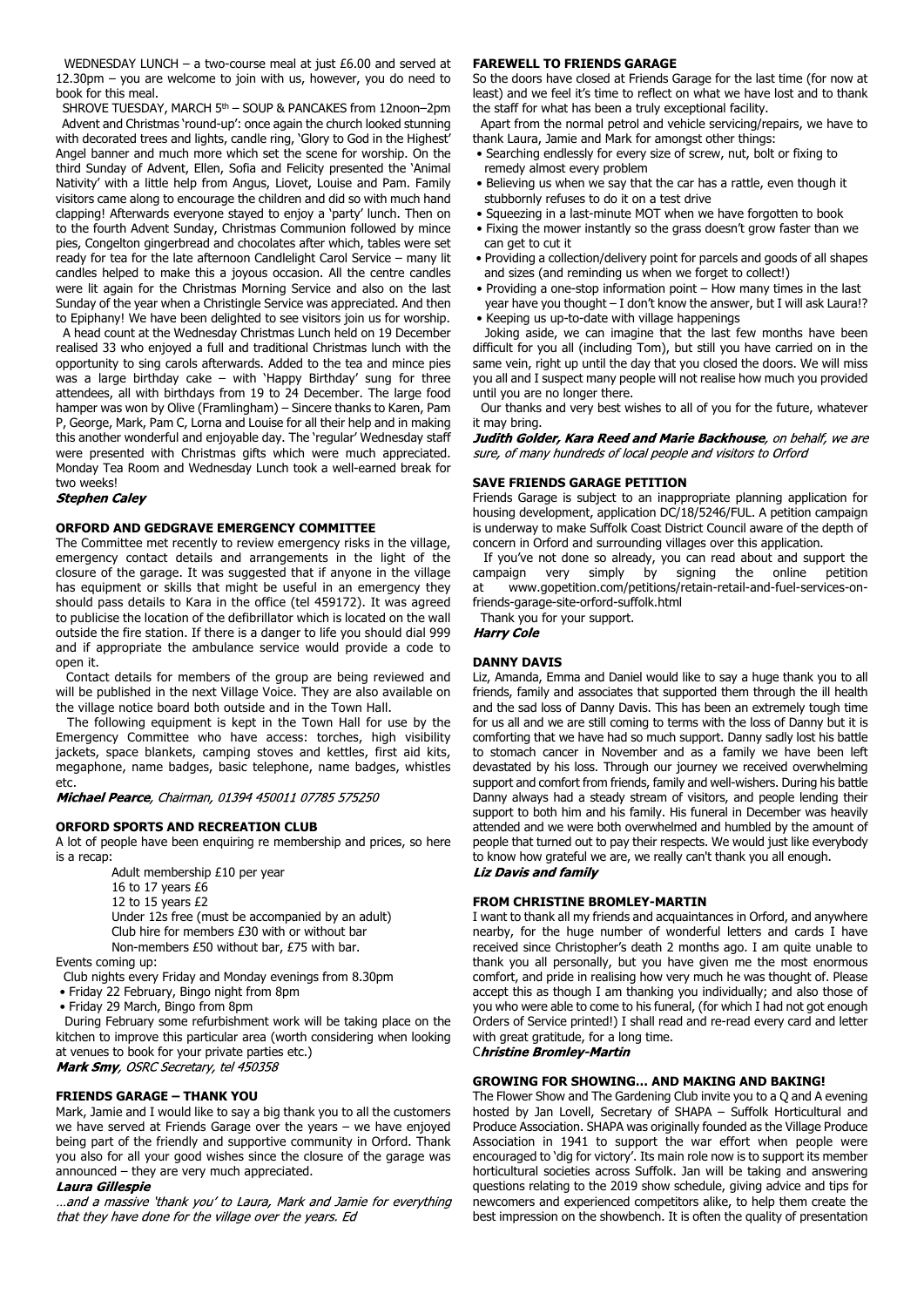that can make the difference between first and second, but the taking part is just as important, so this talk is open to all.

 FREE SEEDS! We will also be giving away a limited number of packets of seeds so come and join us on Thursday 21 February 2019 at 7.30pm in the back room of the Town Hall, free entry. Advance schedules will be available from the end of January at the newspaper kiosk and Village Store. **Alex Smith**. Flower Show

Polly Sharkey, The Orford and District Gardening Club

# **ORFORD GENERAL STORE NEWS**

# Response to the closure of Friends Garage

Following the sad news of the impending closure of Friends Garage here in Orford we have been asked by many in the community whether we would be able to stock some of the additional lines that the garage currently retails. Plans are in place at the moment to commence stocking many of the animal products, coal, compost etc, that Laura currently stocks, hopefully from the beginning of February. Coal, compost etc. should all be on daily display but animal foods will be stored off the shop floor due to our floor space restrictions so please do ask us when you need them.

 The one facility we are unable to offer, however, is parcel storage, other than for goods delivered by Royal Mail (Local Collect) and Parcel Force. This situation cannot be changed as we would be in breach of our Post Office Licensing. However, please bear in mind when ordering and selecting delivery methods that Local Collect and Parcel Force are both permitted options for storage up to 14 days within our small branch.

## **Countryside Alliance Awards**

Thank you to everyone who nominated us in the 'best village shop and post office' category – I'm delighted to report that we've made it into the Eastern Region final three. Thank you for your support!<br>**Sue Gadd**, Shop Manager

# **ORFORD & DISTRICT GARDENING CLUB**

Our next open event

Talk topic: The Wonderful World of Salvias

Speaker: Janet Buist Venue: Orford Town Hall Back Room

Date and time: Thursday 7 February 2019, 7.30pm

 Janet is a specialist in growing salvias and had her own nursery in Colne, Cambridgeshire for many years. She comes recommended by the well-known salvia specialist William Dyson of Great Comp Manor who no longer gives talks although he writes many articles and has a presence at the big horticulture shows. She will tell us all there is to know about them and answer our questions. Her talk will include the following: the genus as a whole; the hardy and the less hardy; more about shrub salvias; propagation; pests and diseases that affect them.

 Most of us have come across the familiar shrub salvias such as 'Hot Lips' and are getting to know the lovely 'Amistad' and other less hardy plants but it will be illuminating to have a professional overview. I've certainly got lots of questions ready.

### A Year in the Apothecary's Garden

 Over 40 members, including many new to the club were welcomed to listen to Margaret Beveridge's presentation on 10 January 2019. A number of visitors also attended and we hope to see them again in the future. Margaret gave us an illuminating talk about the time she spent volunteering at The Chelsea Physic Garden and inspired many members and friends to make a visit there in the future. She illustrated her talk with lovely photographs and brought a vintage trug of medicinal plants and herbs to inspire us. She also tested our knowledge of the medicinal properties of many of the plants which grown at Chelsea Physic and we didn't do too badly in our responses! Thank you to the audience as well! Margaret has her own business, Margaret Beveridge Garden Design and specialises in planting design, working in London and Suffolk. We could all see why one would want to involve her in our own gardens.

### 2019 Programme

 We will still be collecting the new year's membership fees in February and that remains fixed at £15 for the year, with a £4 fee for those who prefer to come to specific events. DO JOIN US and get the whole programme. A taster for 2019…

• 7 March 'Climbers, Creepers and Crawlers' plus photographic

 tips for gardeners – Michael Warren horticulturist, writer, lecturer and photographer.

 • 4 April 'Shade loving plants' Melanie Collins – Mickfield Hostas and owner of the National Collection, and RHS Gold Medal

Winner. 1<sup>st</sup> Competition: Photo of winter in my garden • Wednesday 10 April afternoon visit to Wyken Hall Gardens

Hoping to see you soon...<br>**Polly Sharkey**, Chair, 01394 450959 creativefutures98@btinternet.com

# **ORGAN NEWS:**

Orford is pulling out the stops for its 'new' Organ!

 Organ projects often take decades to complete, so Orford can be very proud of the turnaround of this project to date. It is only eight weeks since we launched the fundraising and that included the Christmas break. Everyone in the village or with a strong connection to it, has been included in the appeal and visitors have been able to pick up a brochure with some donating via text there and then.

 In this first phase of fundraising we have raised over a third of the target with donations from almost one hundred generous souls. On behalf of the Organ Fundraising Committee, a huge thank you to all of you who have supported the project to date. You are helping to usher in the arrival of a beautiful and productive asset to Orford Church. Apart from enabling more music for church services, there will be an opportunity for more performers to do more concerts. Two benefit concerts have been offered, post installation, encouraging confirmation that the organ is welcomed by musicians as well as parishioners. Over time, any additional activity will help to sustain the fabric of the church, keeping it more alive.

 The organ will be installed in March and will be dedicated on Easter Sunday. An organ festival is taking shape for May, and an organ school is also being explored. We have come across no less than 3 organ scholars in the area and as Orford will have one of only two parish church concert organs in Suffolk, it will create much interest for educational purposes including masterclasses.

If you want to see under the hood of the instrument before it arrives in St Bartholomew's, do have a look at the Galleries on the website at www.orfordorganproject.com It's amazing!

 We have much work to do but thank you so much for all the moral and financial support given during this critical stage of bringing the Orford Organ Project to fruition.

**Ciara Scallon**, Fundraising Manager

## **THE PENINSULAR PRACTICE FEBRUARY NEWSLETTER**

Travel Vaccinations: Thinking of booking a holiday?

If you are travelling beyond Europe on holiday please allow more than 6 weeks when booking to have your travel vaccination consultations with our nurses. This will allow the surgery to assess your risk and ensure we have the correct vaccinations available for you.

GP Closure Afternoon: the surgery will close on Wednesday 13 February at 13.00 for training.

# **FEBRUARY AT THE KING'S HEAD**

Wow, a nice chilly start to the year, but we do have the wood burner blazing away to keep you all warm. Now we have we all got through the January Blues we are full steam ahead in to our February and March activities.

Friday 22 February - Steven Lay Open Mic Night - 9pm - the normal (if that is a term to describe what is never normal) night of fun, music and good evening entertainment that never fails to please. Everybody welcome, whether to play, sing, recite, participate or just be the audience that enjoys, applauds and experiences.

Saturday 23 February - Curry Night - serving from 7.30pm onwards. Our Chef Daniel Bunce is preparing several curries for you to choose from. So it will be poppadom, accompaniments, curries, rice, naan and all for £15 per head. Booking is strongly recommended.

Saturday 16 March - Live Music - Silbury Hill - after last year's fantastic performance, we are delighted to have the acclaimed duo of Scott and David, playing their own combination of rock, folk, prog, ballads, instrumental and everything else they want to throw in to the mix. They got everyone up and involved last time and we hope you come along and enjoy this gig. Entrance as always is free and everyone welcome.

Friday 22 March - "A Bad Vintage" - Murder Mystery Dinner Party - strictly limited to 16 people. You are invited to attend and fully participate in an intriguing night of fun, food and entertainment. You need to be fully prepared to be involved and be a character in the plot. Early booking strongly recommended. There will be a suitably themed spectacular three-course meal and every clue to help solve the murder, through the scripted and guided evening. Just £25 per head.

 As always we are trying our best to provide you with entertainment, in addition to the warm welcome to the pub. We hope that you are pleased with what we are doing and looking forward to seeing you all. Many thanks for your continued support.

Ian and Suzanne Ballantine, thekingsheadorford@gmail.com

**ORFORD CASTLE NEEDS YOU**: Make history and volunteer!

As an English Heritage Volunteer at Orford Castle, you can:

• Meet new people

- Be part of a friendly team
- Learn new skills
- Gain valuable work-related experience